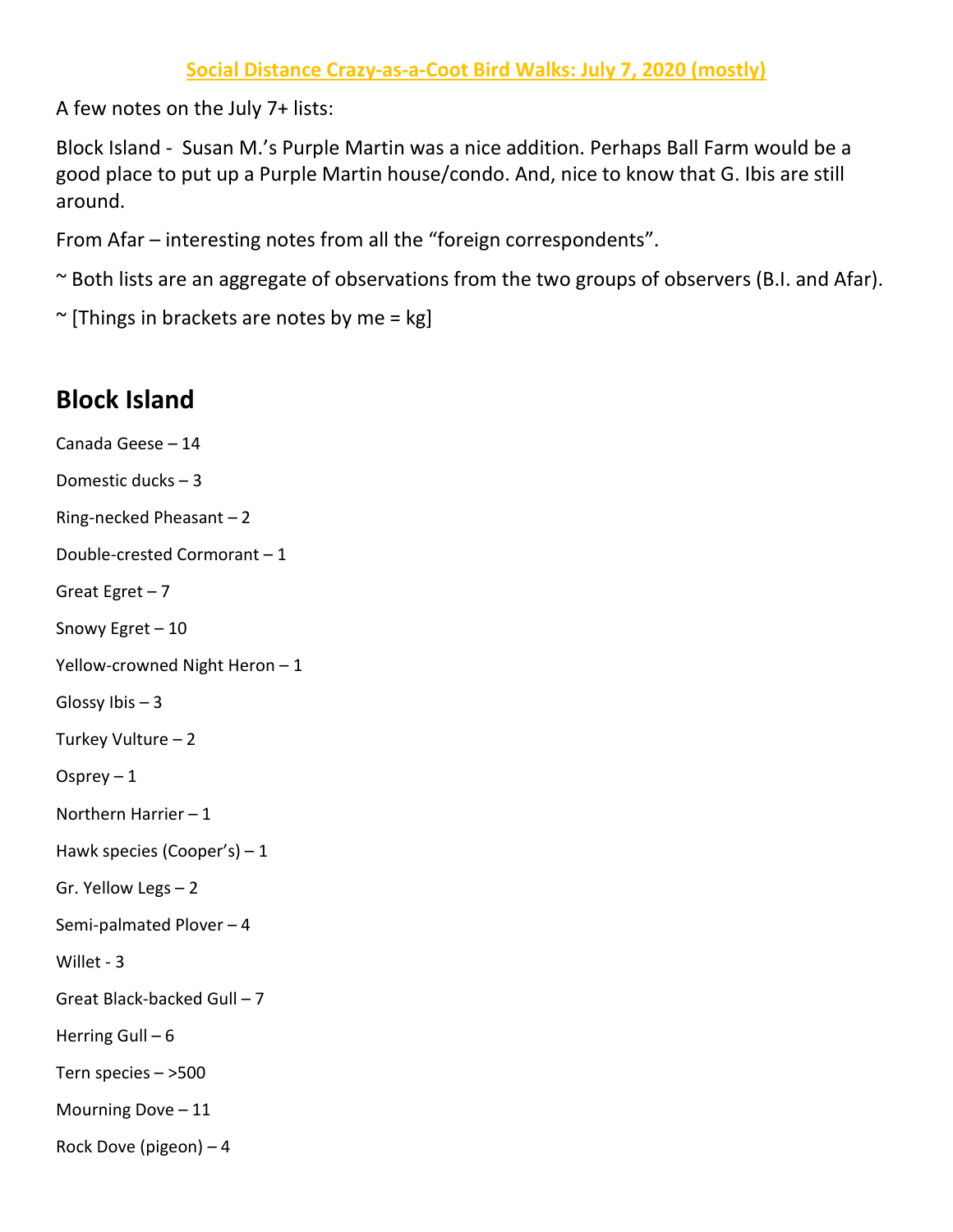American Crow – 5 Fish Crow  $-3$ Blue Jay  $-2$ Barn Swallow – 20+ Bank Swallow – 14+ Purple Martin – 1 Carolina Wren – 3 American Robin – 6 Gray Catbird – 12+ European Starling – 8 Yellow Warbler – 3 Rufous-sided Towhee – 12+ Song Sparrow – 3 Northern Cardinal – 2 Red-winged Blackbird – 9 Common Grackle – 2 American Goldfinch – 6 House Sparrow – 8

**From Afar** Seattle WA; Eugene, OR; Stanfordville, NY; Edinburgh, Scotland; Drangedal, Norway;

\*=European species. Mute Swan – 3+ Great Blue Heron – 2 Osprey  $-3$ Gull species – 10+  $*$ Cuckoo – 1  $*$ Swift – 3 Anna's Hummingbird – 10+ American Crow – 10+ Blue Jay  $-2$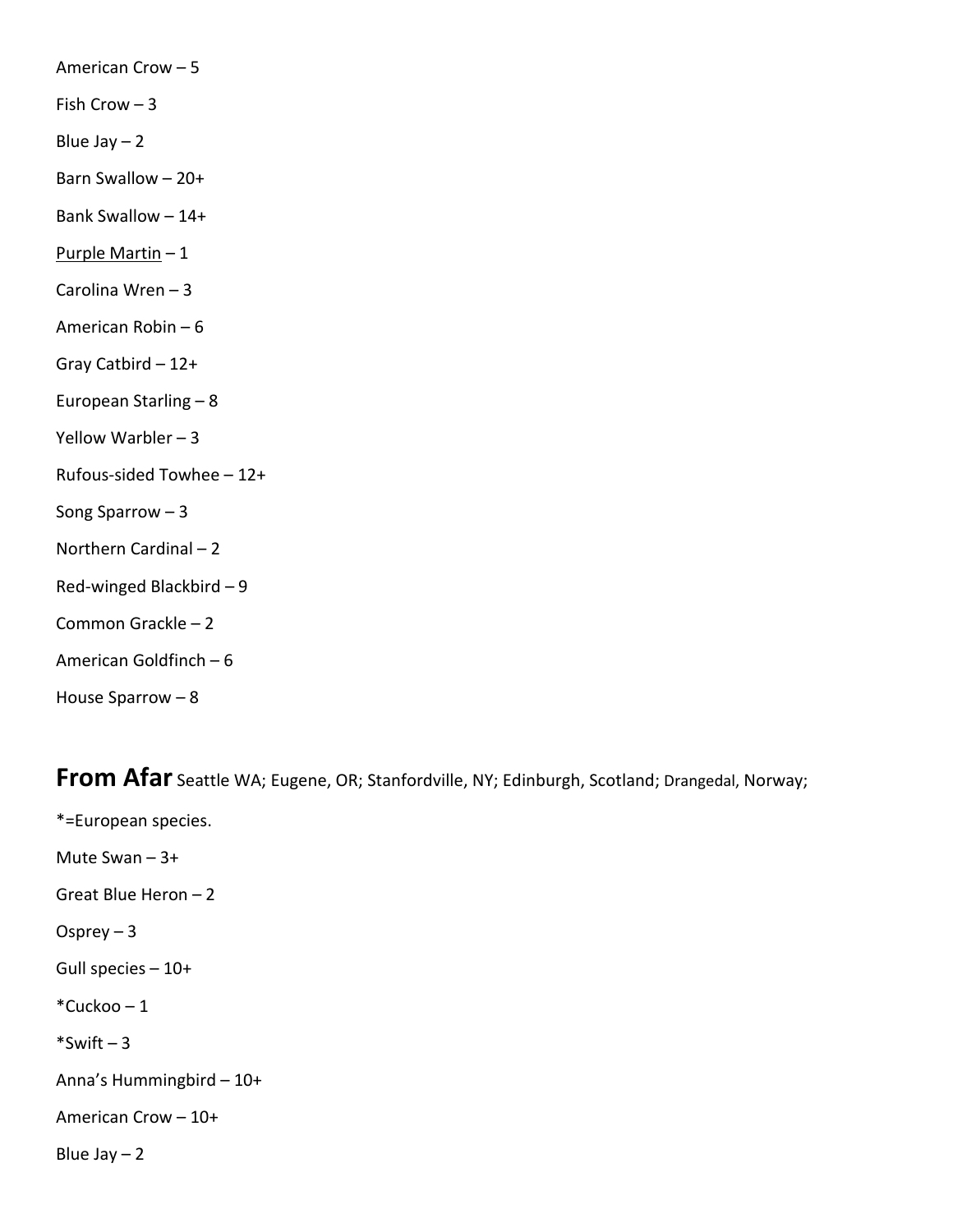Steller's Jay  $-1$ 

California Scrub Jay – 5

Barn Swallow – 20+ (*Hirundo rustica,* same genus species in U.S., Britain, Norway. A.k.a. Swallow)

Tree Swallow – 10+

Chimney Swift – 4

\*Wagtails – 10+

Black-capped Chickadee – 3

Tufted Titmouse – 4

Nuthatch species  $-4$ 

Carolina Wren – 1

American Robin – 7

 $*$ Robin – 10+

Common Yellowthroat – 1

Northern Cardinal – 2

Rose-breasted Grosbeak – 4+

Black-headed Grosbeak – 1

House Finch – 7

American Goldfinch – 4

**Curt Milton**, Good afternoon! Not a ton of birds today. Weather was in the upper 50s this morning, overcast with a breath of wind. Saw a few birds in my Seattle neighborhood (Eastlake) and then went out to Discovery Park, which sits on a bluff above Puget Sound. Lots of swallows there and also crows … and a few others. Here's my list: Crows: numerous (10+), Robin: 5, Steller's Jay, Black-capped chickadee: 3, Anna's hummingbird: numerous, Barn swallows: numerous, Gulls: numerous, Tree swallows: numerous, Common yellowthroat, female … see the not-so-great pix below. I'm pretty sure this is a female common yellowthroat. See what you think. (I really need a better lens.) And that's it from Seattle! [Per CM notation: "numerous" =  $10+$  ~kg]

**Ellen Davis** – Hi Kim, Here's my list from Stanfordville, NY and environs where it's been warm and humid (and buggy!) lately. There are a lot of scraggly looking juveniles around which I've included in the totals. At birdfeeder - tufted titmouse & juv - 4; nuthatch - 4; goldfinch & juv - 4; blue jay - 2; cardinal (male and female) - 1 ea; carolina wren - 1; house finch & juv – many ["many" = 7.-kg]; red breasted grosbreak & juv - 2 pair. While out in the area - great blue heron - 2; chimney swifts - 4; osprey (juvenile in nest) – 3. I'm sorry to hear the public walks are still not allowed but will continue to enjoy the socially distant ones until they are. Hope all are safe and well.

**Elspeth Crawford** – Hi Kim. I did see some birds earlier this week - another swan family doing their thing [\[photos here\]](https://protect-us.mimecast.com/s/GoLiCpYongSlQvGwsPFojU?domain=elspethc.wordpress.com). I have just listened to a wonderful podcast about a birdwatcher [https://podcasts.apple.com/gb/podcast/this-is](https://protect-us.mimecast.com/s/jMxACqxpojh4LzD2CXeFWF?domain=podcasts.apple.com)[love/id1337100398?i=1000474436763](https://protect-us.mimecast.com/s/jMxACqxpojh4LzD2CXeFWF?domain=podcasts.apple.com) 35 minutes from someone who loves birds and just happens to be black. Very